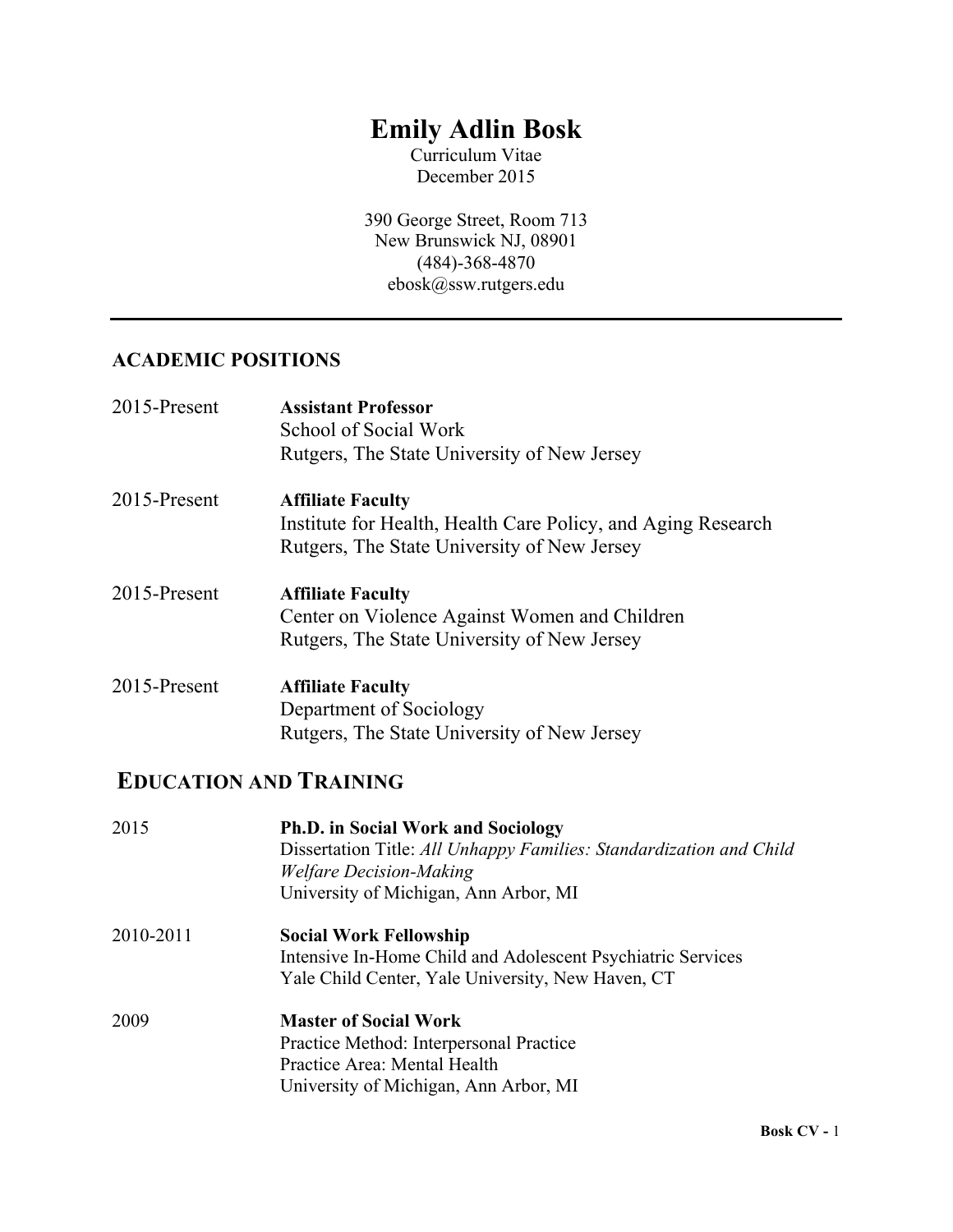2003 **Bachelor of Arts**, American Culture General and Departmental Honors Vassar College, Poughkeepsie, NY

## **LICENSURE**

2013-Present Clinical Social Work License, State of Michigan

Intervention with high-risk children, youth and families; child welfare; prevention of child maltreatment; intersection of social service systems; implementation science; evidencebased practice, improving professional practice; parent-child relational disturbances; trauma; infant mental health.

## **RESEARCH INTERESTS TEACHING INTERESTS**

 Qualitative research methods; infant mental health; social work practice with children, youth and families; social work practice with adults; history of social policy in the US; contemporary social policy; child welfare; human behavior and the environment; sociology of childhood.

## **RESEARCH FELLOWSHIPS**

| 2012-2014 | Doris Duke Fellowship for the Promotion of Child Well-Being, Doris Duke<br>Charitable Foundation / Chapin Hall at the University of Chicago                                                      |
|-----------|--------------------------------------------------------------------------------------------------------------------------------------------------------------------------------------------------|
| 2014      | Jean Forrest Award, Rackham Graduate School, University of Michigan                                                                                                                              |
| 2013      | Doctoral Dissertation Research Improvement Grant, Law and Social Science<br>Division, National Science Foundation                                                                                |
| 2013      | Graduate Student Debt Award, Rackham Graduate School, University of<br>Michigan. Competitive award for the repayment of undergraduate student loans<br>for students committed to social service. |
| 2013      | Fahs-Beck Scholar, Fahs-Beck Fund for Research and Experimentation                                                                                                                               |
| 2013      | Eliza Buffington Fellowship, Vassar College                                                                                                                                                      |
| 2012      | Research Grant, Rackham Graduate School, University of Michigan                                                                                                                                  |
| 2012      | Centennial Scholar, Rackham Graduate School, University of Michigan                                                                                                                              |
| 2012      | Joint Doctoral Program Award for Recognition of Outstanding Performance in the<br>Joint Doctoral Program, School of Social Work, University of Michigan                                          |
| 2011      | Mary Pemberton Nourse Award, Vassar College                                                                                                                                                      |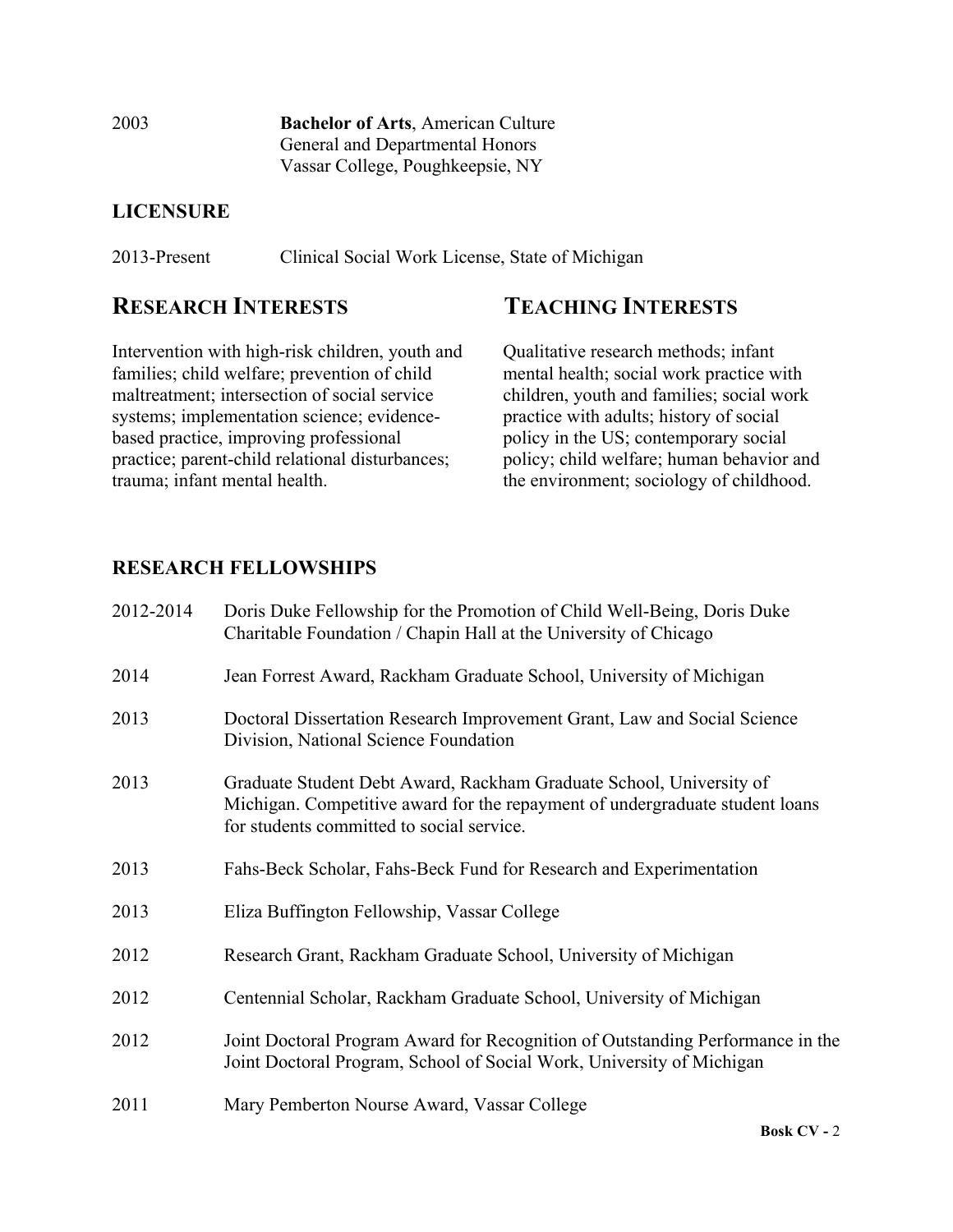| 2010          | Irene and William Gambrill Fellowship, School of Social Work, University of<br>Michigan                                     |
|---------------|-----------------------------------------------------------------------------------------------------------------------------|
| 2009          | Honorable Mention, Graduate Student Research Fellowship, National Science<br>Foundation                                     |
| 2009          | Kellogg Fellowship in Children and Families, School of Social Work, University<br>of Michigan                               |
| 2009-2011     | Faculty Partnership Research Grant, School of Social Work, University of<br>Michigan (received annually)                    |
| 2009-2014     | Conference Travel Grants, Rackham Graduate School, University of Michigan<br>(received annually)                            |
| 2008          | Student Research Award, Institute for Research on Women and Gender,<br>University of Michigan                               |
| <b>AWARDS</b> |                                                                                                                             |
| 2014          | Henry Meyer Award for Outstanding Paper in Social Work and Social Science,<br>School of Social Work, University of Michigan |
| 2011          | High Honors, Preliminary Social Work Exam, University of Michigan<br>(Awarded to 2 Students in Previous 10 Years)           |
| 2006          | Professional Merit Award, In Recognition of Outstanding Job Performance,<br>AcademyHealth                                   |
| 2003          | Phi Beta Kappa, Vassar College                                                                                              |

- 2003 Helen D. Lockwood Prize for Excellence in the Study of American Culture, Vassar College
- 2003 Outstanding Student Service Award, Vassar College

## **PEER REVIEWED PUBLICATIONS**

Powell, B. J., **Bosk, E. A**., Wilen, J. S., Danko, C. M., Van Scoyoc, A., & Banman, A. (2015). Evidence-Based Programs in "Real World" Settings: Finding the Best Fit. In D. Daro, A. Cohn Donnelly, L. A. Huang & B. J. Powell (Eds.), *Advances in Child Abuse Prevention Knowledge: The Perspective of New Leadership*. Switzerland: Springer International Publishing.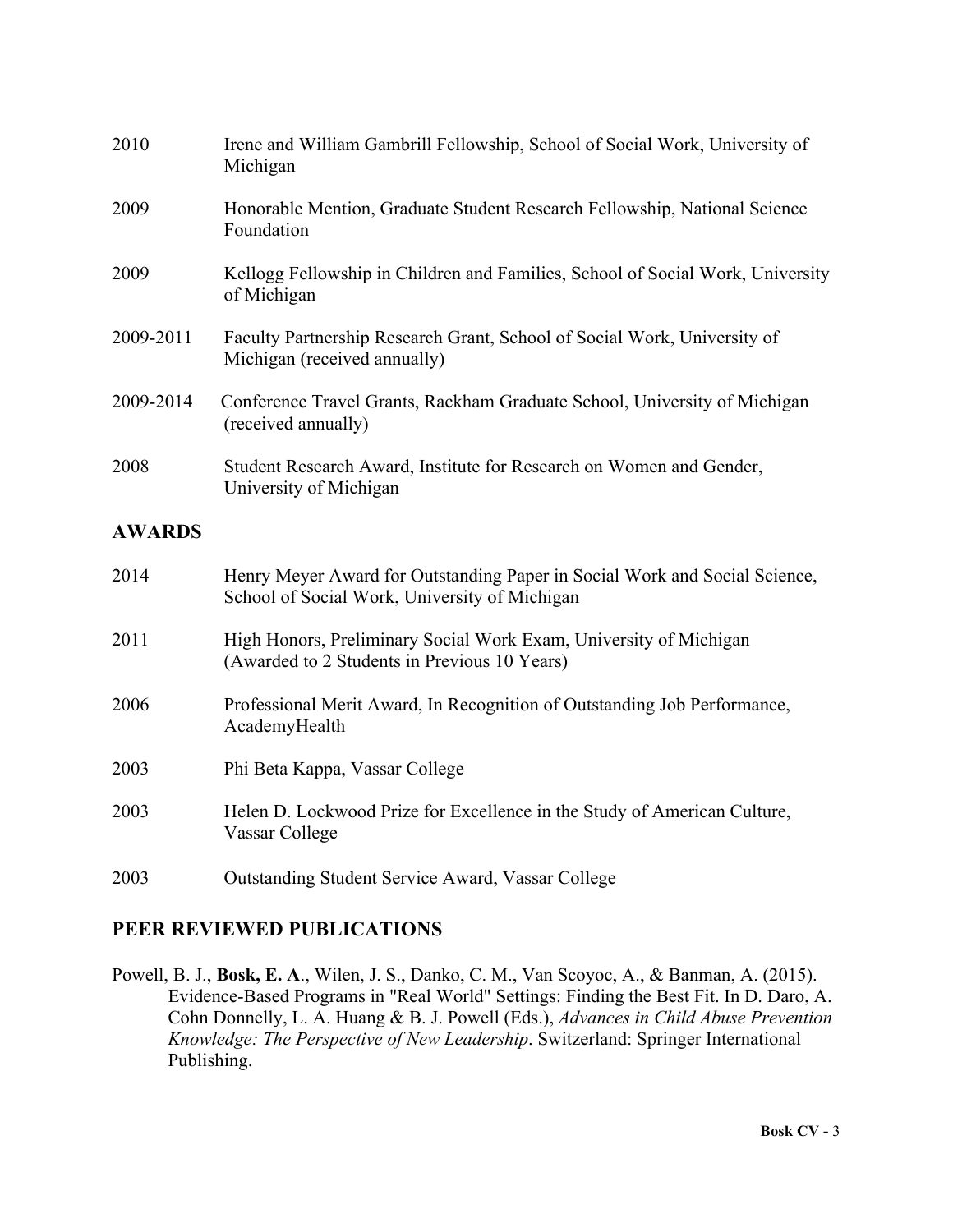- Miller, J., Duron, J., **Bosk, E.,** Velasquez, M., Abner, K. 2014. The Role and Impact of Peer Networks in Social Work Doctoral Education. *Journal of Social Work Education* (Accepted for Publication)
- **Bosk, Emily Adlin.** 2013. Between Badness and Sickness: Reconsidering Medicalization for High-Risk Children and Youth. *Children and Youth Services Review,* 35(8), 1212-1218.

Awarded the Henry J. Meyer Award for Outstanding Paper in Social Work and Social Science.

- Veinot, Tiffany, **Bosk**, **Emily Adlin,** Unnikrishnan, KP, and Theodore Iwashyna. 2012. Revenue, Relationships and Routines: The Social Organization of AMI Patient Transfers in the United States. *Social Science and Medicine,* 75(10)*,* 1800-1810.
- Miller, Melissa, **Bosk**, **Emily Adlin** and Theodore Iwashyna. 2012. Implementation Challenges: The Why, Who, and How of Daily Interruption of Sedation. *The Journal of Critical Care,*  27(2), 211-218.
- **Bosk, Emily Adlin**, Tiffany Veinot, and Theodore Iwashyna. 2011. Which Patients and Where? A Qualitative Study of Patient Transfers from Community Hospitals. *Medical Care*, 49(6), 592-598.

#### **BOOK REVIEWS**

**Bosk, Emily Adlin**. 2011. *Narrative Inquiry* by Kathleen Wells, *Qualitative Social Work*, 10(4) 537-545

### **MANUSCRIPTS IN PREPARATION**

**Bosk, Emily Adlin.** What Counts? The Intended and Unintended Consequences of the Quantification of Child Welfare (Under Review at Social Service Review)

- Martin, K., Bosk, E., Bailey, D. The Path to Preschool Expulsion (Under Review at the Journal of Sociology of Education)
- **Bosk, Emily Adlin.** A Childless Child Protective Service? How Intervention is Constructed in Child Protective Service Work
- **Bosk, Emily Adlin.** Matter Over Mind: Patterns of Legal Intervention in Child Neglect Cases
- **Bosk, Emily Adlin.** Standardizing Discretion: Does Structured Decision-Making Make A Difference in Child Protective Service Work?
- Hirschman, D**. and Bosk, Emily Adlin.** Summary Decisions: Formal Selection Devices, Revisited.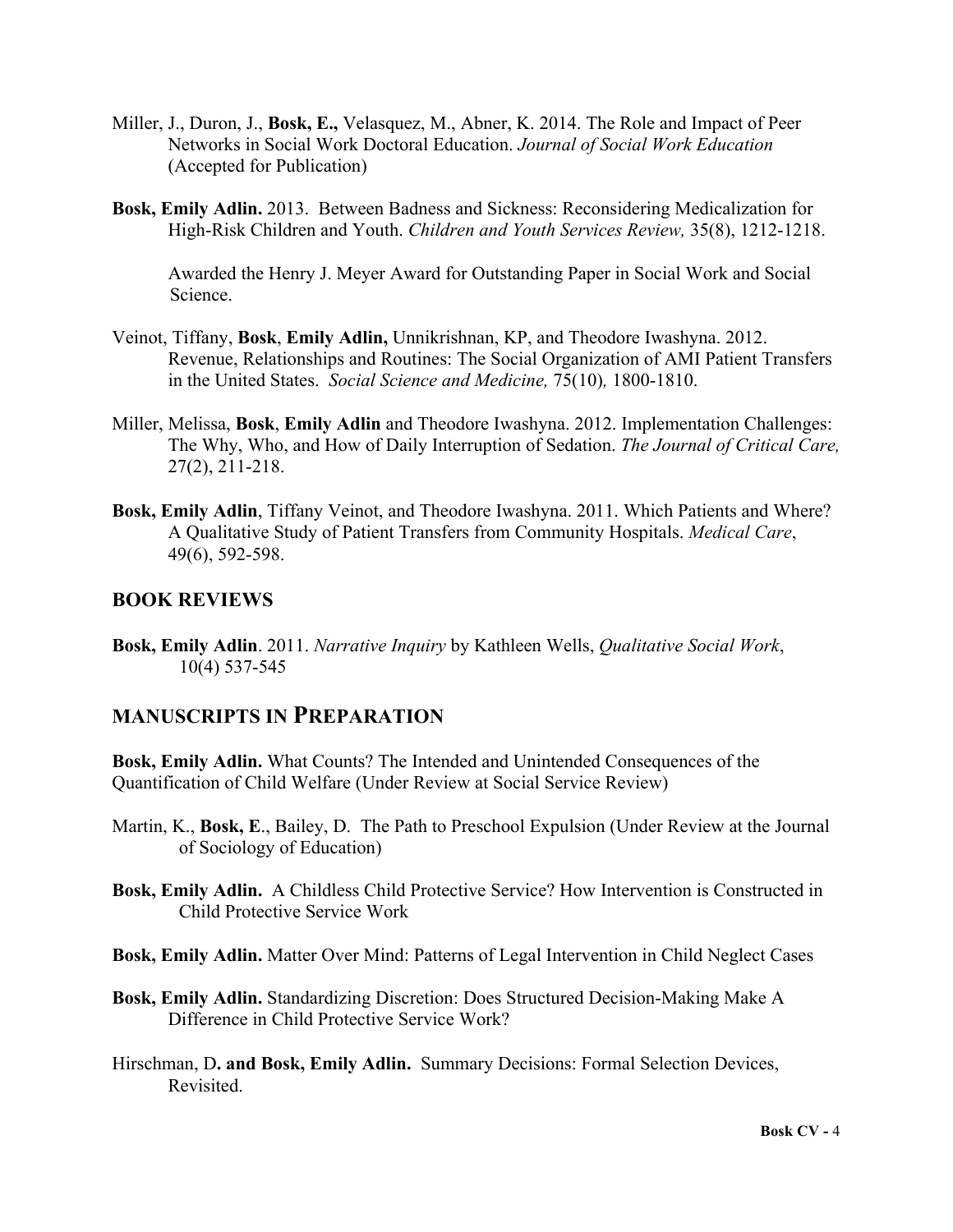**Bosk, Emily Adlin**, and Theodore Iwashyna. Creating a Zone of Limited Authority: Rethinking the Effects of Protocols on Professional Autonomy

#### **REPORTS AND ESSAYS**

- Austin, Bonnie A. and **Emily Adlin Bosk**. 2008. *A Common Application for Physicians?* Washington, D.C.: AcademyHealth.
- Arnold, Sharon, Amanda Folsom and **Emily Adlin Bosk**. 2008. *A User's Guide for Monitoring and Evaluating Medicaid Fee-for-Service Care Management Programs.* Prepared by AcademyHealth under Contract No. 290-04-0001. Rockville, MD: Agency for Health Care Research and Quality.
- **Bosk, Emily Adlin.** 2007. *Meeting the Future Long-Term Care Needs of Baby Boomers* Washington, D.C.: Changes in Health Care Financing and Organization Initiative.
- **Bosk, Emily Adlin.** 2006. *Who Decides? Do Individual Physicians Have Discretion Over the Acceptance of New Patients?* Washington, D.C.: Changes in Health Care Financing and Organization Initiative.

#### **PEER REVIEWED PRESENTATIONS**

**Bosk, E.** "What Counts: The Intended and Unintended Consequences of the Quantification of Child Welfare at the Society for Social Work Research Annual Conference, January 2016

Martin, K., **Bosk, E** and Bailey, D. "What Counts: The Intended and Unintended Consequences of the Quantification of Child Welfare at the Society for Social Work Research Annual Conference, January 2016

**Bosk, E.** A Childless Child Protective Service? The Construction of Intervention in Child Welfare, poster presentation at the Society for Social Work Research Annual Conference, January 2016

Hirschman, D and **Bosk, E. "**Summary Decisions: Formal Selection Devices, Revisited" at the New Directions after a Quarter of the Sociology of Science, Knowledge and Technology miniconference organized by the Science, Knowledge, and Technology Section of the American Sociological Association, August 2015.

**Bosk, E. "**Matter Over Mind: Patterns of Legal Intervention in Child Neglect Cases" at the Society for Social Work Research Annual Conference, January 2014 (Accepted)

**Bosk, E.** "Standardizing Discretion in Child Protective Service Work: Does Structured Decision-Making Make A Difference?" at the Society for Social Work Research Annual Conference, January 2014 (Accepted)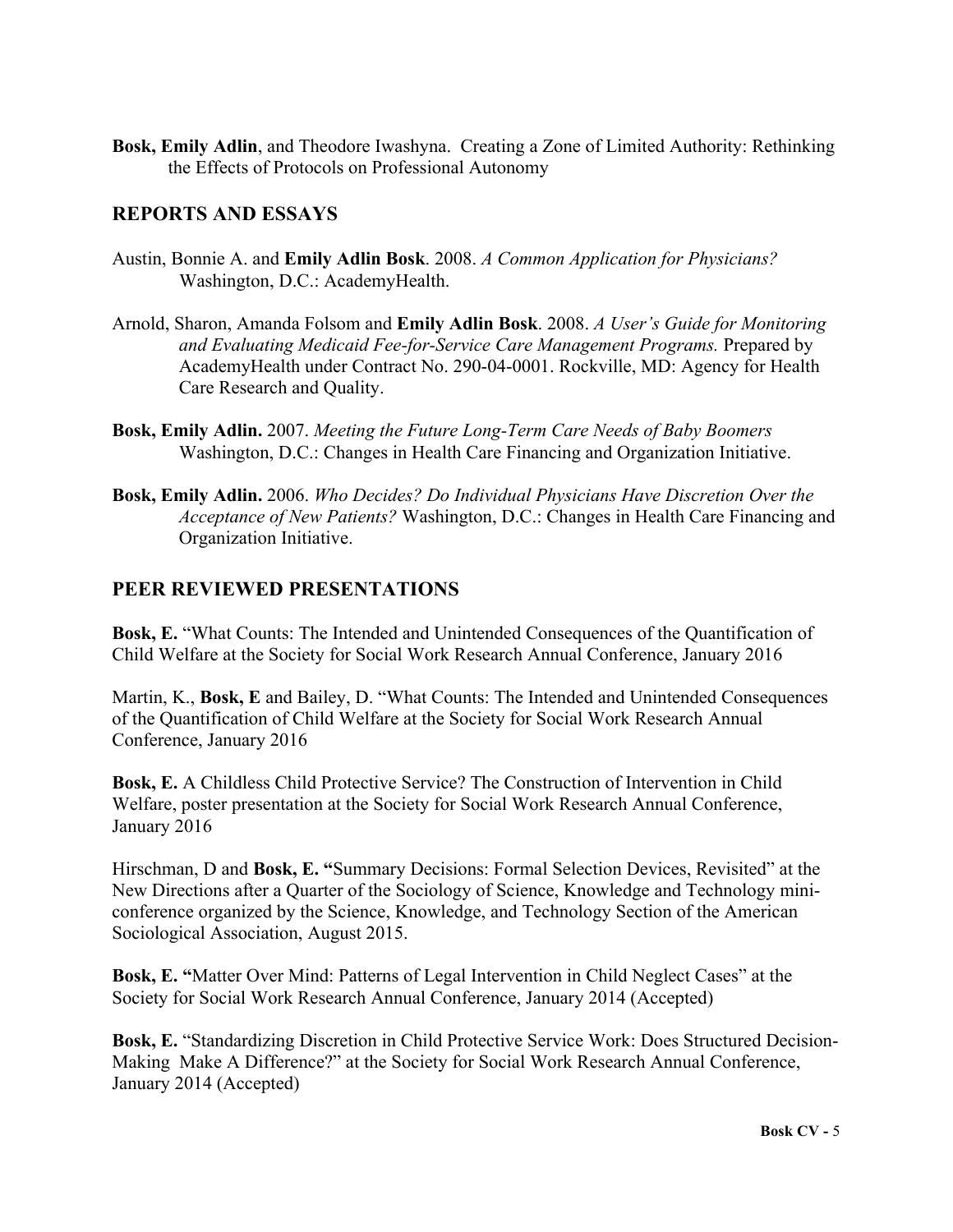**Miller, J., Duron, J., Bosk, E., Velasquez, M., Abner, K.** "The Role and Impact of Peer Networks in Social Work Doctoral Education" at the Council on Social Work Education Annual Meeting, October 2013

**Bosk, E.** "Evaluating Service Plans for Effective Child Welfare Case Representation" at the Bergstrom Law Fellows Training, University of Michigan Law School, May 2013

**Bosk, E.** "Action Steps for Improving Disproportionality in the Child Welfare System for Native American Youth," Report on Group Progress at The Fauri Memorial Conference, University of Michigan, November 2011

**Bosk, E.** "Food Insufficiency and Mental Health: A Case for Cumulative Trauma," at the Health, Health Policy, and Health Services Tables in the Round, The Society for Social Problems Annual Meeting, August 2011

**Bosk, E.** "The Bad Seed: Domestic Violence Survivors and Their Maternal Perceptions of Male Children," at The Shifting Boundaries of Childhood Conference, The University of Michigan, March 2010

**Bosk, E.** "Expanding Our Conception of Trauma," Panel on Access to Care and Resources, at The Interdisciplinary Conference on Poverty and Inequality, University of Michigan, February 2011

## **RESEARCH EXPERIENCE**

### 2012-ongoing **Graduate Student Investigator, Pre School Expulsion Project, Department of Sociology, University of Michigan** (PI: Karin Martin)

This study investigates the causes and consequences of preschool expulsion. While preschoolers are expelled at higher rates than any other educational cohort, there is little known about the path to expulsion. How do our smallest citizens come to be removed from educational or care settings? This research seeks to fill gaps in knowledge about the process for expulsion as well as make concrete recommendations for change. I have worked with the PI to develop the study, recruit participants, conduct qualitative interviews, and assisted in the analysis of the data. I will continue to participate in all aspects of drafting papers for publication from the study.

### 2012-2013 **Graduate Student Investigator, Strengthening Interdisciplinary Collaboration in Doctoral Education, Doris Duke Charitable Foundation**

This study investigates the role of a peer-learning network in strengthening doctoral education. I led the design, collection, and analysis of the qualitative data and participated in the design and analysis of the survey data. Along with coinvestigators, drafted paper to be published in the *Journal of Social Work Education*.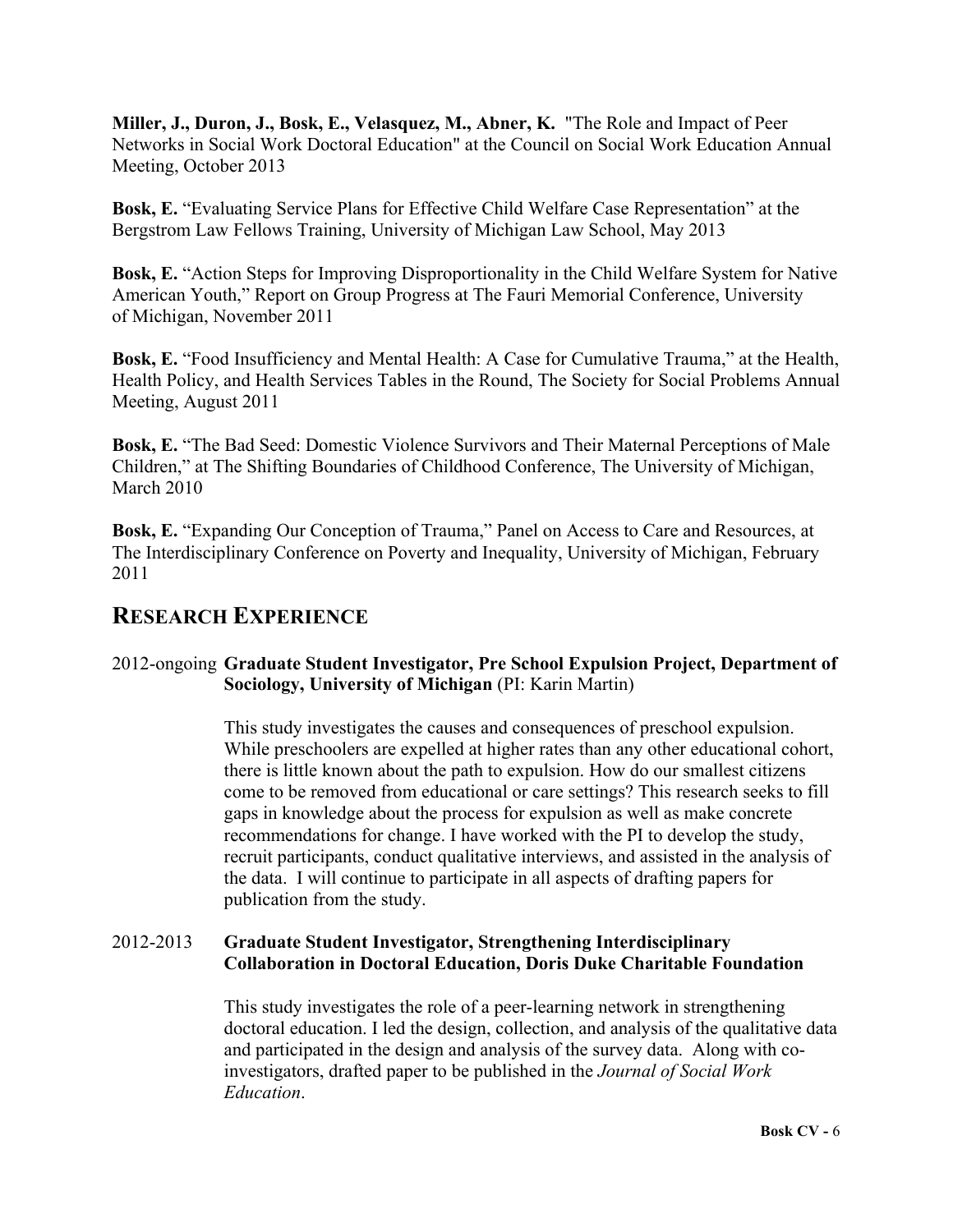#### 2010 **Graduate Student Investigator, Food Insecurity as a Cumulative Trauma, School of Social Work, University of Michigan** (PI: Kristen Siefert)

Using data from the Collaborative Psychiatric Epidemiology Surveys, this research examined whether food insecurity and insufficiency are associated with anxiety disorders, including Post-Traumatic Stress Disorder (PTSD). We argue that food insecurity and food insufficiency may be a source of cumulative trauma that could be effectively addressed through changes in U.S. food policy, specifically increases in the allocations of food stamps. I was involved in every aspect of this study from proposal development and writing, research design, data collection, data analysis, and the drafting of publications.

#### 2008-2011 **Researcher, Revenues, Relationships, and Routines, Medical School, University of Michigan** (PI: Theodore Iwashyna)

This multidisciplinary study conducted by a team from the Medical School, School of Information, and the School of Social Work, examined how community hospitals make decisions about which patients to transfer to academic medical centers for higher levels of care. Health care policy has focused on enhancing the dissemination of Quality Improvement (QI) data to improve the decision-making process and advance health outcomes as a result. This research demonstrates that decisions about patient transfers are mainly driven by criteria other than QI data. I was the lead qualitative methodologist on this study and designed the interview instrument, recruited participants, conducted interviews, and lead the data analysis. I assisted in drafting the proposal and papers for publication.

### 2008-2011 **Researcher, The Daily Interruption of Sedation, Medical School, University of Michigan** (PI: Melissa Miller)

This study investigated why new evidence-based protocols to interrupt daily sedation of patients in Intensive Care Units were not routinely followed. A mixed method study, this research was conducted by an interdisciplinary research team from the Medical School, School of Information, and School of Social Work. I assisted in the design of the qualitative methodology, the analysis of the data, as well as in the drafting of papers for publication.

#### 2008 **Interviewer, Collaboration in Global Health Research Project, Medical School, University of Michigan (PI: Frank Anderson)**

This study examined the factors that facilitate and hinder collaborative work between resource rich and resource poor countries related to global health. A Gates Foundation funded project aimed at increasing human resources for health in Ghana served as the study site. I conducted 38 qualitative interviews with participants from both Ghana and the US for this project.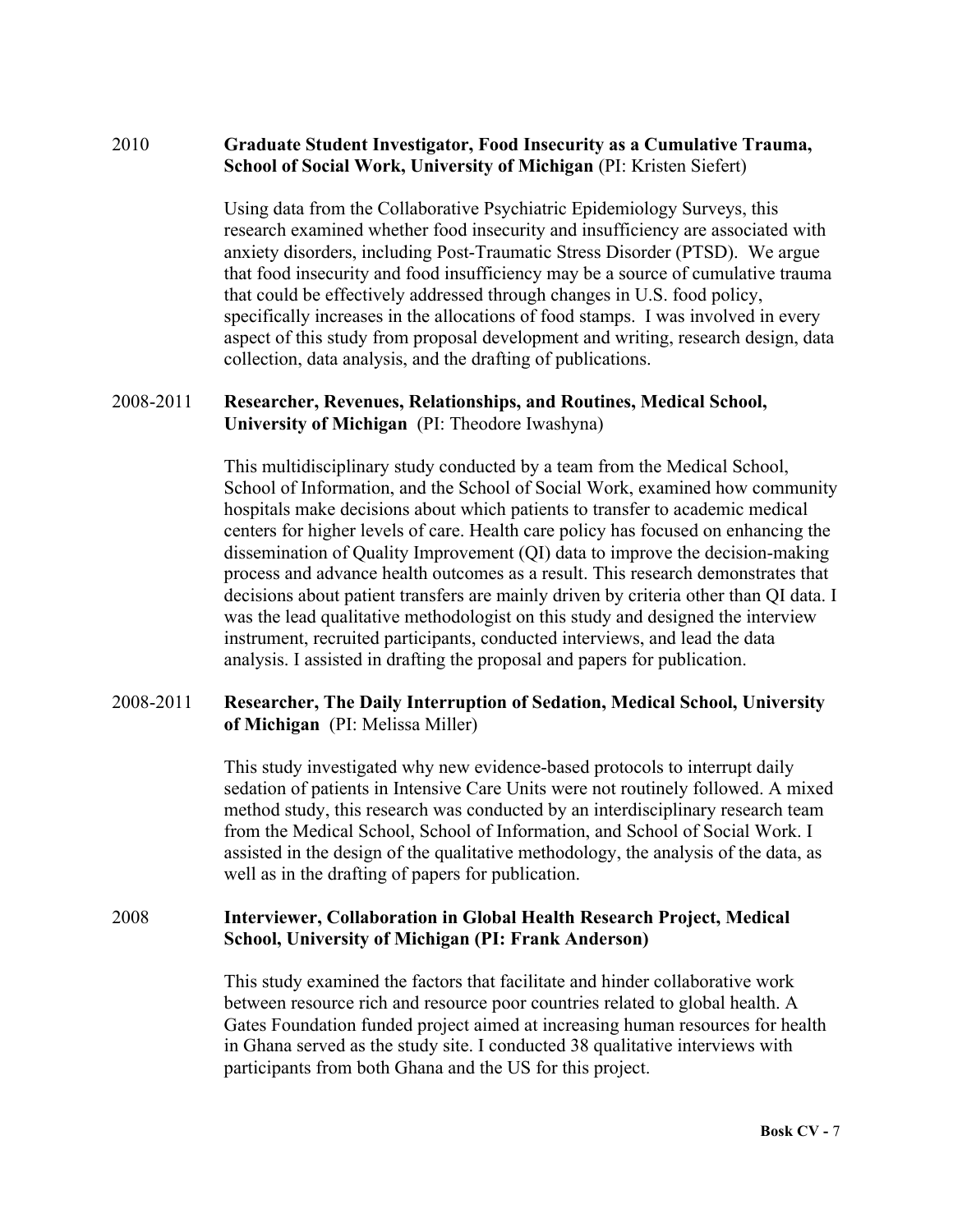#### 2005-2007 **Research Assistant, Changes in Health Care Financing and Organization Initiative, Robert Wood Johnson Foundation/AcademyHealth**

As a Research Assistant, I reviewed and made recommendations on grant proposals for both the Robert Wood Johnson's Changes in Health Care Financing and Organization (HCFO) Initiative and their Public Health Systems Research Initiative. As a researcher, I conducted a study funded by the Commonwealth Fund on efforts related to administrative simplification in health care. I also drafted Findings and Issues Briefs on topics related to health care policy and public health systems research.

#### 2003-2004 **Fellow, The Thomas J. Watson Fellowship, The Thomas J. Watson Foundation.**

Selected for highly competitive national fellowship for one year of independent research and travel. Designed and implemented ethnographic research project to study social theater organizations in Canada, Australia, New Zealand, Peru, and Brazil. Performed community outreach in cross-cultural settings focusing on gender issues and race and reconciliation efforts.

### **PRACTICE EXPERIENCE**

#### 2011-2015 **Psychological Consult and Supervisor, Child Advocacy Law Clinic, University of Michigan Law School, Ann Arbor, MI.**

I provide psychological consultation to the Child Advocacy Law Clinic on all aspects of child welfare cases including but not limited to assessments, educational placement, the effects of trauma on children, youth, and families, substance abuse, service placement, home placement, and multi-system collaboration. Based on this work, I developed a social work program to provide direct social work practice to clients of the clinic. I supervise the casework of MSW students who intern at the clinic, provide training on all aspects of casework, oversee professional development related to the fieldwork experience, and evaluate the performance of interns. As a member of the clinic team, I lecture to summer fellows and student attorneys about the child welfare system and psychological issues related to system involvement. Currently, I am involved in proposal development to create permanent and sustainable ties between the School of Social Work and the Child Advocacy Law Clinic.

#### 2012 **Facilitator and Supervisor, Mom Power, Ann Arbor, MI.**

A 10-week intervention to help mothers from a variety of backgrounds and skill levels to safely cope with their current stressful life circumstances and mental health symptoms, all of which may pose risk to their parenting and child's safety. Each week has a different focus related to parenting and the mother's emotional needs. Topics include child development, understanding how past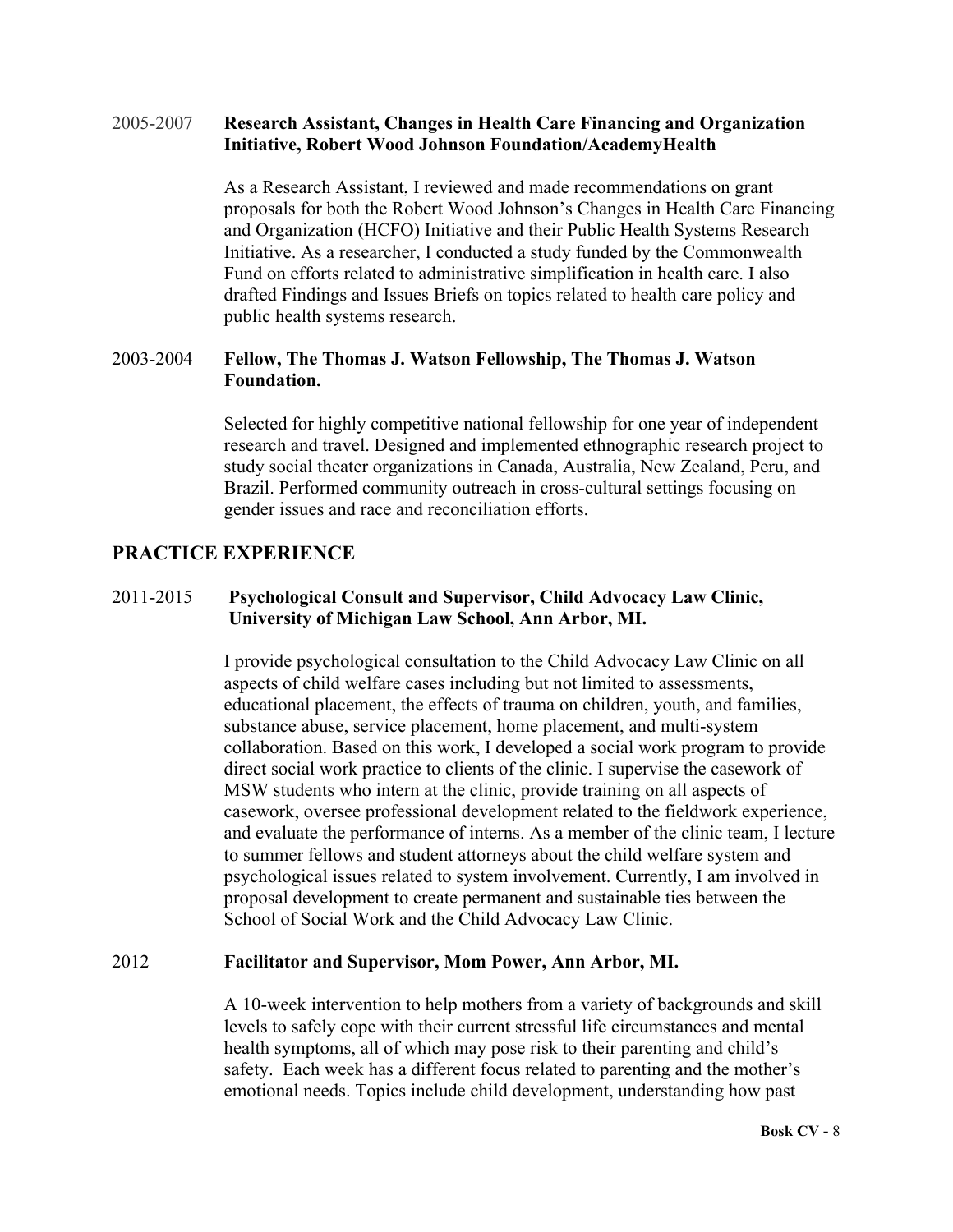traumatic stress affects parenting skills and mother/child bonding, self-care skills (including breathing and relaxation techniques and medications), and how to connect and play with children. I assisted in the supervision of MSW students involved in this intervention.

#### 2010-2011 **Social Work Fellow, In-Home Child and Adolescent Psychiatric Services, Yale Child Study Center, Yale Medical School, New Haven, CT.**

Provided intensive in-home child and adolescent psychiatric services to high-risk children, youth and family including 24/7 emergency consultation. Conducted child, parent and family therapy for children at risk of home removal. Performed comprehensive psychological assessments and developed treatment plans. Coordinated care and decision-making with clients and educational, legal, and child welfare systems. Attended interdisciplinary seminars and weekly trainings with psychiatry, psychology, and social work fellows. Conducted independent research on the overlap between sociological and psychological approaches to behavioral issues.

#### 2009 **Facilitator of Support Group for Mothers of Sexually Abused Children, Family Assessment Clinic, University of Michigan, Ann Arbor, MI.**

Facilitator of ten-session therapeutic group for mothers whose children have experienced sexual abuse aimed at addressing issues related to stress and trauma, guilt, enhancing mothers' parenting, connection to their children, and coping behaviors.

#### 2008-2009 **Social Work Intern, The Women's Center of Southeastern Michigan, Ann Arbor, MI.**

Conducted assessments for and provided psychotherapy to women with a range of emotional problems, and psychiatric disturbances with a specific focus on trauma. Utilized a range of modalities in treatment such as Cognitive Behavioral Therapy and Psychodynamic Psychotherapy.

#### 2008 **Facilitator of Kids' Club and Moms' Empowerment Program, SafeHouse, Ann Arbor, MI.**

Facilitator of ten-session intervention program for mothers who have experienced domestic violence and their young children, aimed at enhancing children's social and emotional adjustment and coping behaviors, and enhancing mothers' adjustment and parenting.

#### 2006-2007 **Consultant, Teens Against the Spread of AIDS, Children's National Medical Center, Washington DC.**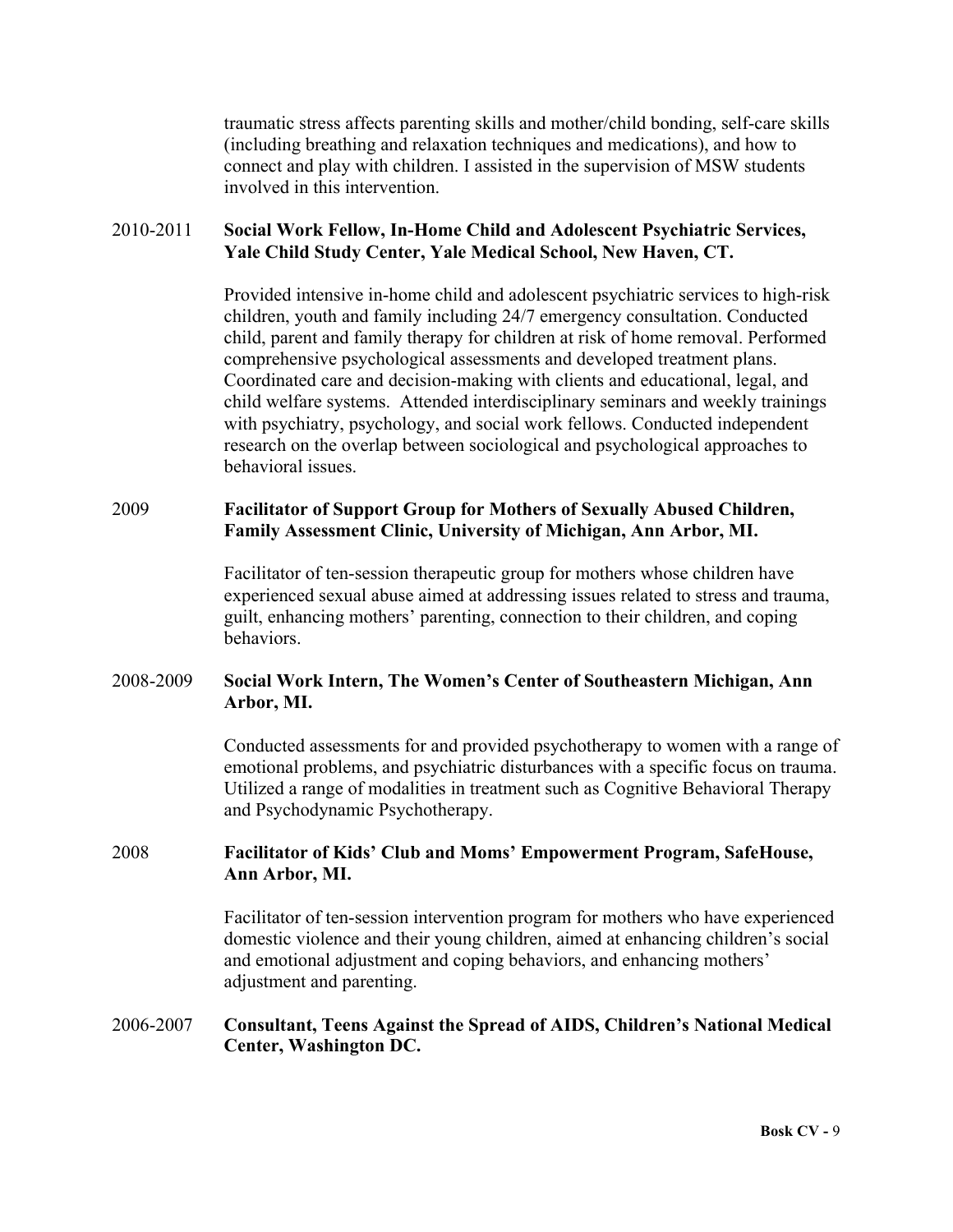Designed drama and health education lesson plans for a diverse mix of high school students participating in a 14 week peer education program. Facilitated workshops on sexual health and decision-making in high schools, juvenile detention centers, and after school programs across Washington, D.C. Mentored participants.

#### 1999-2003 **Volunteer, Office of Disabilities and Support Services, Vassar College, Poughkeepsie NY**

Designed and implemented peer-mentoring program for students with disabilities. Planned lecture series for local community members on issues related to education and children with disabilities. Served as the student representative on college's committee on disability and support services.

### **TEACHING EXPERIENCE**

- 2015, Spring **Guest Lecturer, Rutgers University** Context Dependent and Context Independent Information in Clinical Decision-Making DSW Seminar
- 2015, Spring **Instructor, School of Social Work, Rutgers University** Social Work 505: Psychopathology
- 2015, Fall **Instructor, School of Social Work, Rutgers University** Social Work 500: Direct Social Work Practice I
- 2013-2014 **Instructor, Department of Sociology, University of Michigan** Sociology 394: Sociology Undergraduate Research Opportunity
- 2013, Winter **Grader, Department of Sociology, University of Michigan** Sociology 206: Animals and Society
- 2012, April **Guest Lecturer, University of Michigan Law School** Defining Child Neglect: Building a Meta Theory Law 910: Child Advocacy Law Clinic
- 2012, March **Guest Lecturer, Department of Sociology, University of Michigan** Child Maltreatment: A Sociological Lens Sociology 102: Contemporary Issues: Children and Childhood
- 2011, Winter **Graduate Student Instructor, Department of Sociology, University of Michigan** Sociology 325: Project Community: Homelessness Project Community: Public Health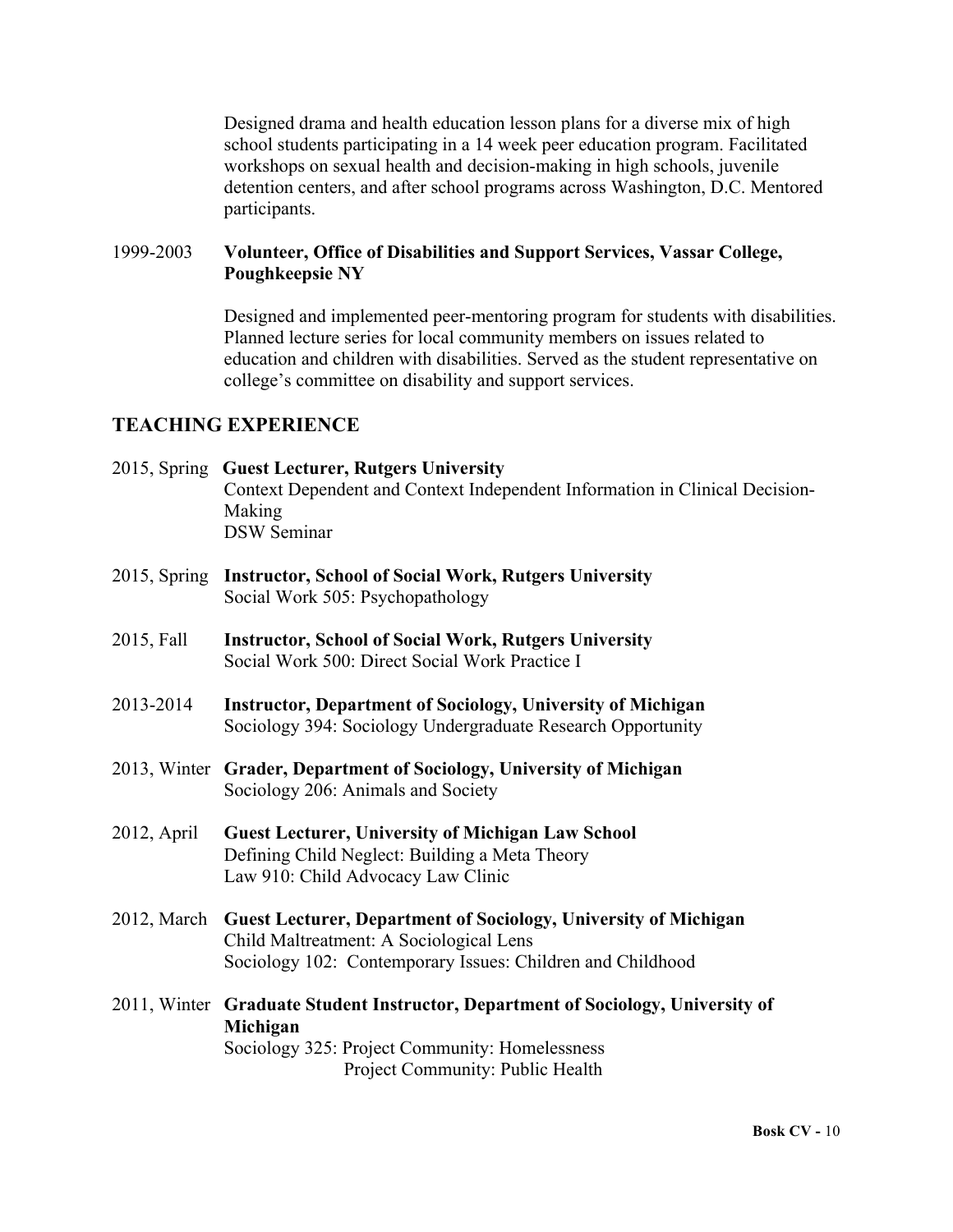## 2011, Fall **Graduate Student Instructor, Department of Sociology, University of Michigan** Sociology 325: Project Community: Homelessness Project Community: Public Health

2009, Winter **Grader, Department of Sociology, University of Michigan** Sociology 475: Sociology of Health and Illness

## **ACADEMIC SERVICE**

#### Elected Positions

| 2011-2013 | Member, School of Social Work Supervisory Committee                             |
|-----------|---------------------------------------------------------------------------------|
| 2010      | Distinguished Faculty Award Committee, School of Social Work                    |
| 2009-2010 | Culture Chair, Doctoral Students in Social Work and Social Science Organization |
| 2008-2009 | Co-Chair, Sociology Graduate Students Organization                              |

#### Invited Talks

"Gaining Practice Experience in Graduate School," Joint Doctoral Program Symposium (UM), March 2012

"Publishing in Graduate School," Proseminar in Sociology (UM), December 2011

"How to Successfully Navigate Graduate School," Joint Doctoral Program in Social Work and Social Science Orientation (UM), September 2009

"Networking and Mentoring in Graduate School (UM)," Proseminar in Sociology, October 2008

## **PRACTICE MODALITIES**

Brief Solution Focused Therapy Cognitive Behavioral Therapy Family Therapy Parent-Child Relational Therapy Play Therapy Psychodynamic Psychotherapy

## **JOURNAL REVIEWER**

2014-Present Journal of Social Work Research 2012-Present Children and Youth Services Review 2011-Present Social Science and Medicine

## **MEMBERSHIPS IN PROFESSIONAL SOCIETIES**

AcademyHealth American Sociological Association Council on Social Work Education